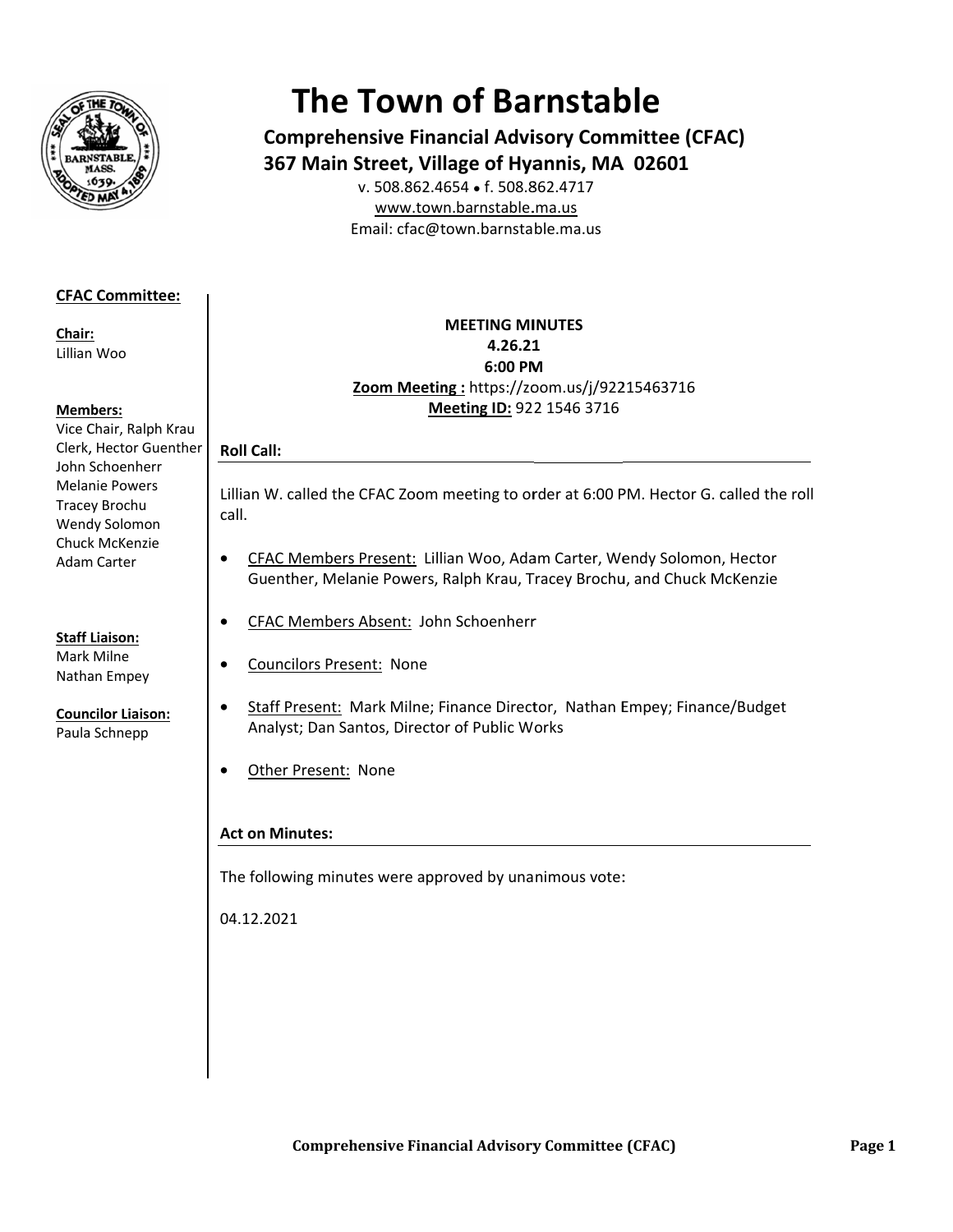#### **Public Comments:**

None

| .                    |  |
|----------------------|--|
| Correspondence:      |  |
| None                 |  |
| <b>Old Business:</b> |  |
| None                 |  |
| <b>New Business:</b> |  |

Dan S. introduced the Public Works FY 2022 operating budget decision packages with the following discussions:

Dan S. noted the first request is for our annual operating capital to purchase various vehicles such as dump trucks, pickup trucks, and sanders. Dan S. noted we developed a program that invests in used vehicles, particularly for our snow & ice program because the vehicles take a beating. Dan S. noted this has allowed us to keep this budget request at \$500,000. Dan S. noted a new vehicle cost can range from \$170,000 to \$300,000.

Dan S. noted that Town Council has been more supportive about water quality initiatives in town. We have a decision package request for additional water quality monitoring equipment. Dan S. noted we rely on many volunteers, but we do need equipment for testing.

Structure & Grounds operating capital decision package increased by \$50,000. In the past a need was identified for necessary funding for HVAC and other mechanical systems, but there was no budget. Things break and looking at our expenditures over the last few years, we requested an increase.

Dan S. noted a big change this year is our department reorganization for the transfer station packer service. The Solid Waste Facility operates the municipal packer service. This past year we put together a request for proposal to see if it would be more cost effective to outsource, but we determine it to be more cost effective in house. The change we made is to realign it into Structures & Grounds (S&G). S&G is still responsible for emptying trash barrels all around town that the packer service couldn't access. Now all of the trash collections will be within S&G. It also allows Solid Waste to be self-contained. Lillian W. asked is the municipal contract still going to be in-house? Dan S. responded yes.

Dan S. noted in 2016 Public Works took over the maintenance at the HYCC as the facility manager operation didn't go well. We decided Public Works would take over the operations, which it is a very complex facility with lots of complicated machinery. It is shown to need extensive coverage for repairs and maintenance.

Dan S. noted we have a request for water increases, as the rates go up; we have to adjust our budgets.

Dan S. noted the highway division maintenance request is for maintaining the newly constructed roads at Sea Street, Cotuit Road, and Main Street Barnstable Village. Because there are different equipment, cross walks, and signage needs, we had to put individual budget request in to maintain these roads. Dan S. noted when we put in capital projects, we identify what the operating and maintenance cost will be.

Lillian W. asked what is the environmental and natural resources? Dan S. responded that is funding for the Comprehensive Wastewater Management Plan. Mark M. noted we propose bringing forward a budget that provides Public Works with a budget to manage the projects. There will be a separate budget request in the proposed FY 2022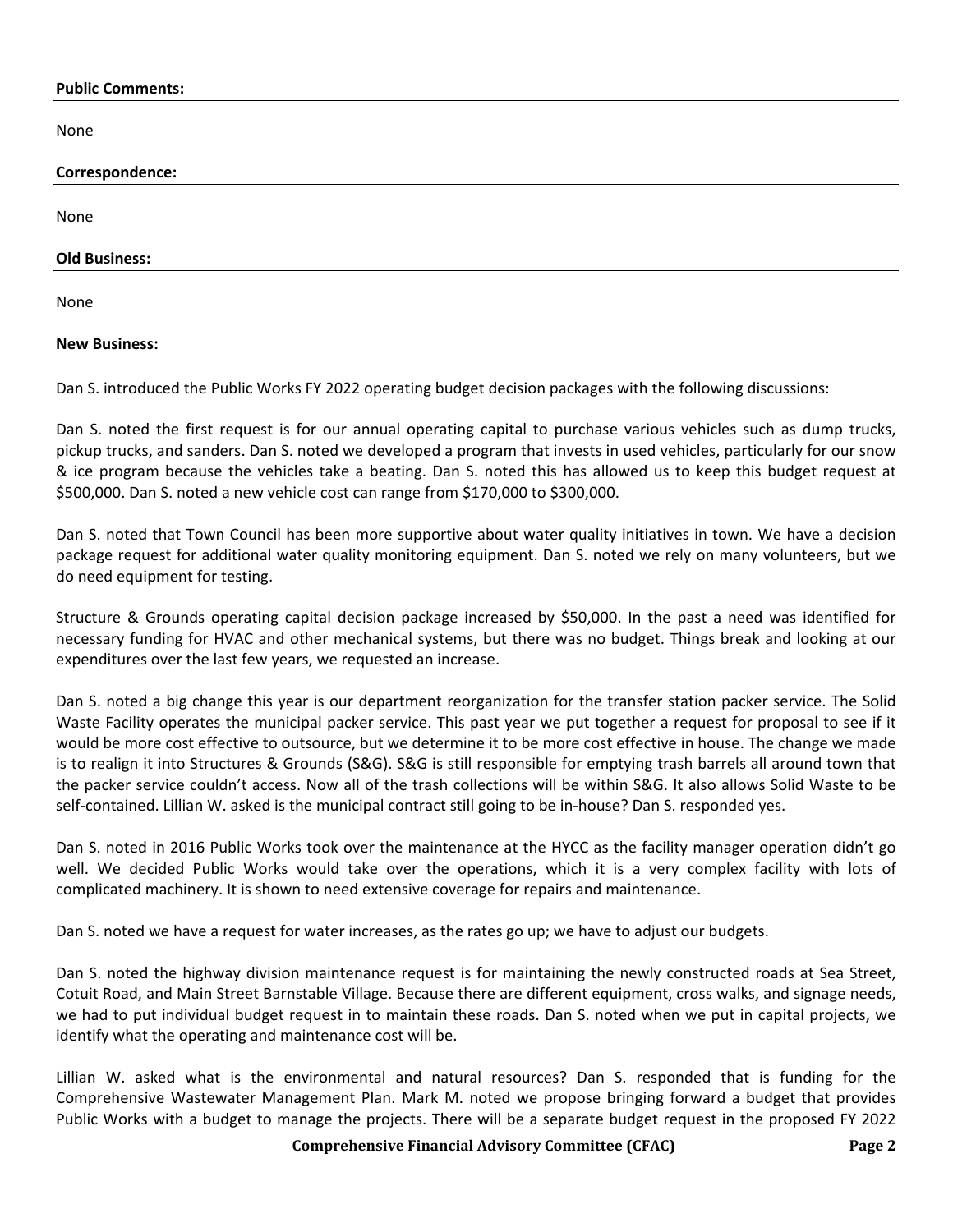budget. It is about 4.75 full-time equivalent employees in the budget request. Lillian W. noted we are not going to be able to sewer all the properties in town, and wondered what would happen to the properties that are not going to be sewered? What are the prospects for those properties not being sewered through use of onsite alternative technologies? Dan S. noted right now alternative technologies available do not reduce nitrogen enough to meet our water quality requirements, which is why we have to sewer. There are some promising technologies that may become available in our third phase of the CWMP. Because the technologies are not available we couldn't include them in the plan. Dan S. noted those properties not being sewered would just have to replace their septic system with the Title 5 system.

Dan S. noted the water supply division standard cost increase request for the contract operator with Suez. The next request is for the annual maintenance and repairs above and beyond what our contract operator has to deal with.

Dan S. noted we are no longer purchasing water from the town of Yarmouth, so we can decrease this budget line item by \$852,000. This is because we have our new Harold Tobey Filtration Plant operating, and we can now operate our own water well without containments in our water system.

Dan S. noted the Solid Waste division includes restoring budget line items that were cut last year in response to the COVID.

Chuck M. asked because of COVID how did you do with staffing? Dan S. noted early on we didn't know what was going to go on. We were very conservative, so we split into teams, and our safety officer constantly provided training. Dan S. noted we probably had ten cases throughout the department and we did have people out because of quarantines. It didn't seem to affect our operation too much.

Ralph K. asked in reference to the transfer station, if the facility could advertise for non-for-profits to collect recyclables. Does it generate enough savings to have billboards to encourage recycling away from the facility and to these non-forprofits? Dan S. noted he doesn't see why we couldn't do that. Dan S. noted a significant portion of the materials received at the facility are compostable waste, and it would be good to get that out of the facility waste by advertising. Wendy S. asked if we could add on to your advertising an educational program to get people to reduce their waste, if the general public could understand more on how to reduce their plastic use.

Dan S. noted the water pollution control budget request includes the annual sludge removal. Professional on-call services, sometimes our staff is not able to handle a service in-house.

Ralph K. wanted to compliment Dan S. and his' staff at the Water Pollution Control for offering the tour of the new facility, and wanted to say thank you.

Lillian W. asked for an update on the Vineyard Wind and the town tying into that project. Dan S. noted they are planning to get started in the fall for their phase 1. They are going to start by moving water lines because where they put utilities in the roads; they are adding large concrete duck banks. We are putting in a water line in the same location in conjunction with the utility duck bank, and the town will get the cost savings from not having to dig up the road again.

Mark M. noted we had a fee hearing last month concerning our three public works operations. The Solid Waste operation was requesting an increase from \$250 to \$280. I think what the Town Manager is going to recommend is a \$20 increase using reserves. The disposal costs have increased significantly.

Mark M. noted the Water Enterprise Fund was requesting a 7% increase in their rates. We had some good financial news regarding the financing of the filtration treatment facility construction project, which we were issued a low interest loan through the state revolving fund at 2.2% over 25 years. Typically these loans are amortized over 20 years. We also received a \$600,000 principal subsidy on the loan. We also received a low interest \$3 million loan on a second filtration